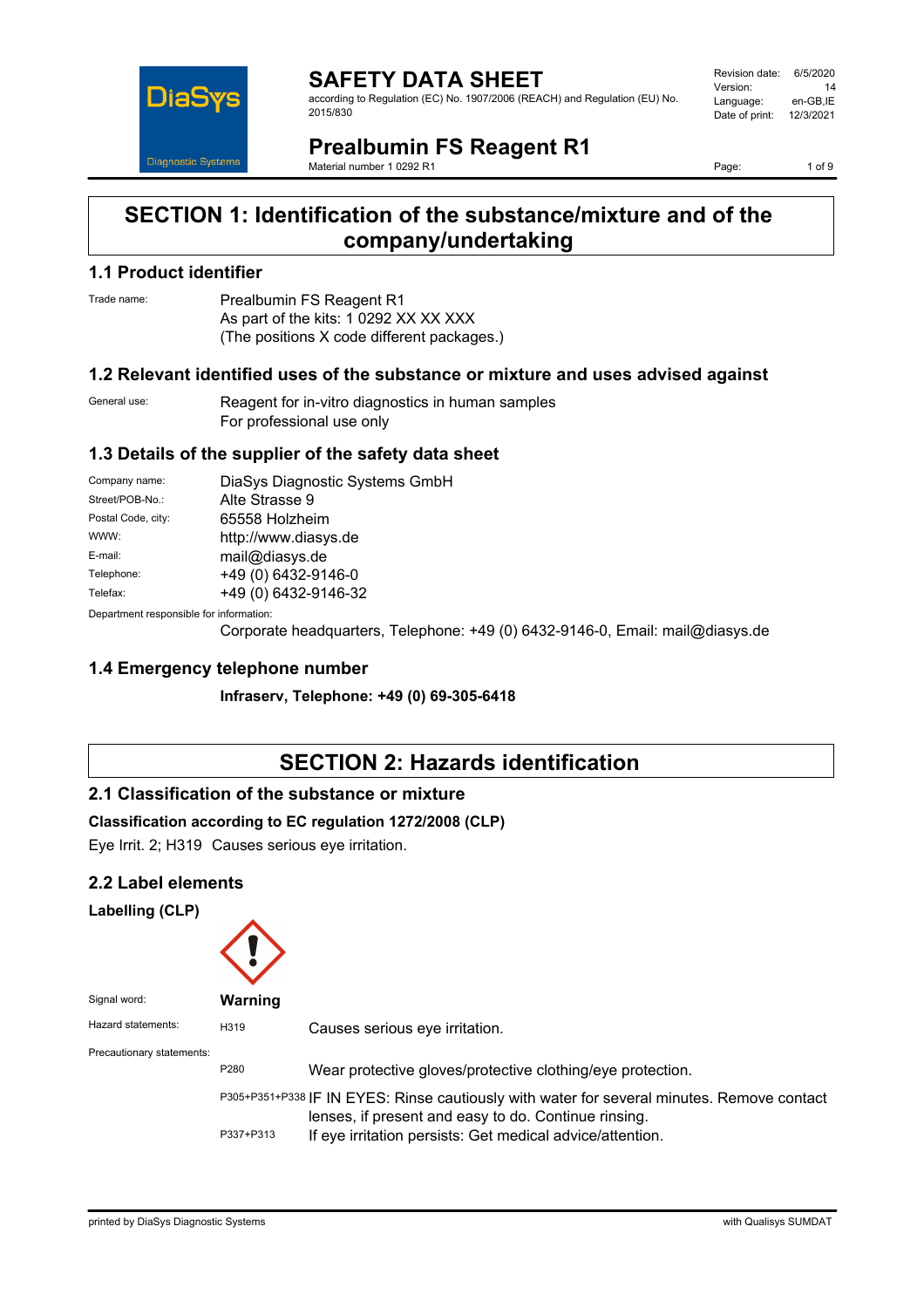

according to Regulation (EC) No. 1907/2006 (REACH) and Regulation (EU) No. 2015/830

| Revision date: | 6/5/2020  |
|----------------|-----------|
| Version:       | 14        |
| Language:      | en-GB.IE  |
| Date of print: | 12/3/2021 |
|                |           |

## **Prealbumin FS Reagent R1**

Material number 1 0292 R1

Page: 2 of 9

### **2.3 Other hazards**

No risks worthy of mention. Results of PBT and vPvB assessment:

No data available

# **SECTION 3: Composition / information on ingredients**

3.1 Substances: not applicable

### **3.2 Mixtures**

Chemical characterisation: Aqueous solution

|  | Hazardous ingredients: |
|--|------------------------|
|--|------------------------|

| Ingredient                           | Designation                          | Content | Classification                                                    |
|--------------------------------------|--------------------------------------|---------|-------------------------------------------------------------------|
| EC No.<br>500-002-6<br>CAS 9002-92-0 | Dodecan-1-ol, ethoxylated $\leq$ 3 % |         | Acute Tox. 4; H302. Eye Dam. 1; H318.<br>Aquatic Chronic 3; H412. |

Full text of H- and EUH-statements: see section 16.

Additional information: Contains polyethylene glycol. The maximum workplace exposure limits are, where necessary, listed in section 8.

Contains Sodium azide (0.95 g/L) as preservative.

## **SECTION 4: First aid measures**

#### **4.1 Description of first aid measures**

General information: If medical advice is needed, have product container or label at hand.

In case of inhalation: Provide fresh air. Seek medical treatment in case of troubles.

Following skin contact: Take off contaminated clothing and wash it before reuse. Remove residues with water. In case of skin reactions, consult a physician.

After eye contact: Immediately flush eyes with plenty of flowing water for 10 to 15 minutes holding eyelids apart. Remove contact lenses, if present and easy to do. Continue rinsing. Subsequently consult an ophthalmologist.

After swallowing: Rinse mouth thoroughly with water. Do not induce vomiting without medical advice. Have victim drink large quantities of water, with active charcoal if possible. Never give anything by mouth to an unconscious person. Seek medical attention.

#### **4.2 Most important symptoms and effects, both acute and delayed**

Causes serious eye irritation.

### **4.3 Indication of any immediate medical attention and special treatment needed**

Treat symptomatically.

## **SECTION 5: Firefighting measures**

#### **5.1 Extinguishing media**

Suitable extinguishing media:

Product is non-combustible. Extinguishing materials should therefore be selected according to surroundings.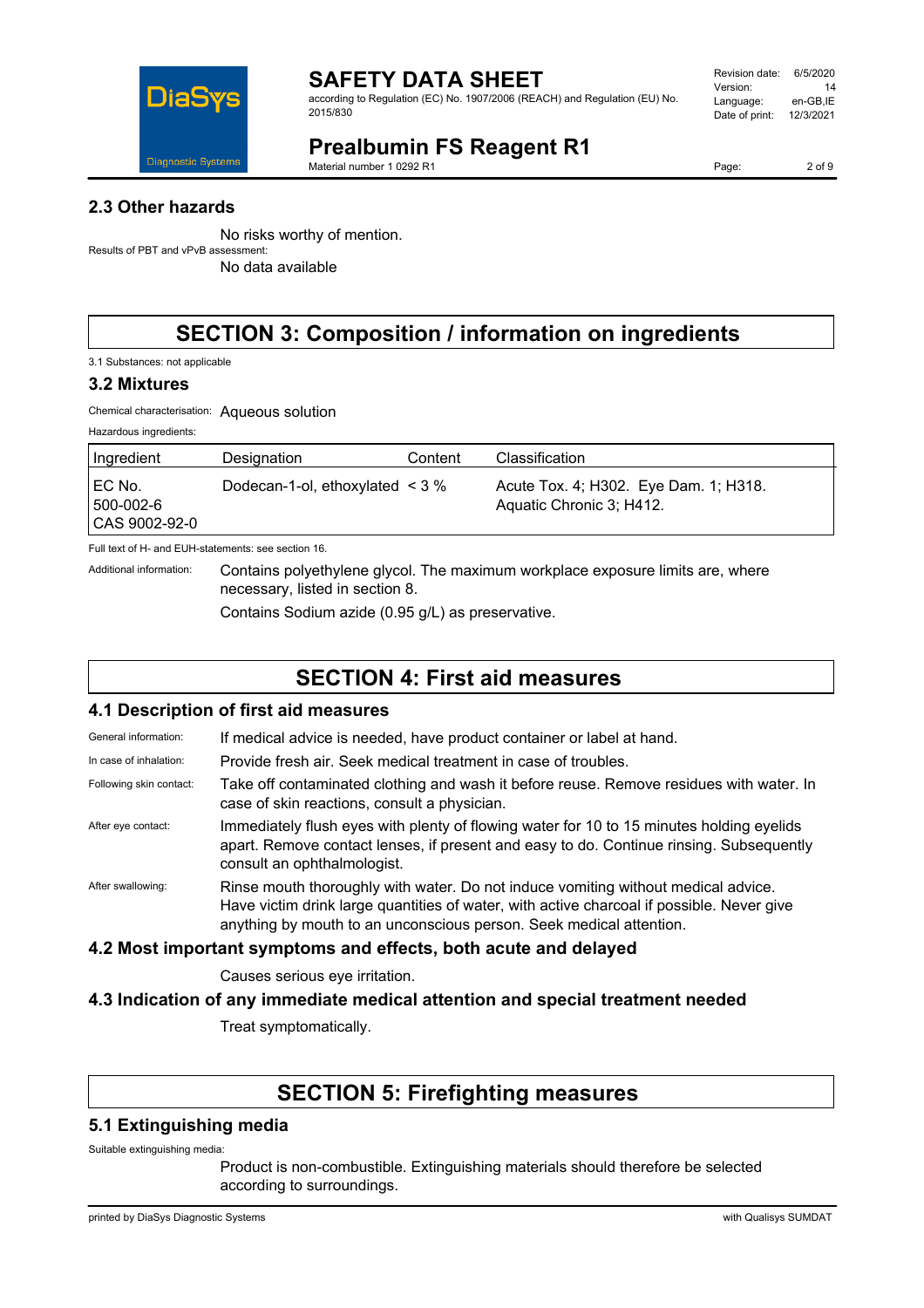

according to Regulation (EC) No. 1907/2006 (REACH) and Regulation (EU) No. 2015/830

| Revision date: | 6/5/2020  |
|----------------|-----------|
| Version:       | 14        |
| Language:      | en-GB.IE  |
| Date of print: | 12/3/2021 |
|                |           |

**Prealbumin FS Reagent R1** Material number 1 0292 R1

Page: 3 of 9

#### **5.2 Special hazards arising from the substance or mixture**

Fires in the immediate vicinity may cause the development of dangerous vapours. In case of fire may be liberated: Nitrogen oxides (NOx), carbon monoxide and carbon dioxide.

#### **5.3 Advice for firefighters**

Special protective equipment for firefighters:

Wear self-contained breathing apparatus.

Additional information: Hazchem-Code: -

Do not allow fire water to penetrate into surface or ground water.

### **SECTION 6: Accidental release measures**

#### **6.1 Personal precautions, protective equipment and emergency procedures**

Avoid contact with skin and eyes. Do not breathe vapours. Wear appropriate protective equipment.

In enclosed areas: Provide fresh air. Keep unprotected people away. Take off contaminated clothing and wash it before reuse.

#### **6.2 Environmental precautions**

Do not allow to penetrate into soil, waterbodies or drains.

#### **6.3 Methods and material for containment and cleaning up**

Soak up with absorbent materials such as sand, siliceus earth, acid- or universal binder. Store in special closed containers and dispose of according to ordinance. Wash spill area with plenty of water.

#### **6.4 Reference to other sections**

Refer additionally to section 8 and 13.

## **SECTION 7: Handling and storage**

#### **7.1 Precautions for safe handling**

Advices on safe handling: Avoid contact with skin and eyes. Do not breathe vapours. Wear appropriate protective equipment.

> Keep all containers, equipment and working place clean. Provide adequate ventilation, and local exhaust as needed. Have eye wash bottle or eye rinse ready at work place. Take off contaminated clothing and wash it before reuse. When using do not eat or drink. Wash hands before breaks and after work.

#### **7.2 Conditions for safe storage, including any incompatibilities**

Requirements for storerooms and containers:

Keep containers tightly closed and at a temperature between 2 °C and 8 °C. Protect from direct sunlight. Keep sterile.

Hints on joint storage: Keep away from food, drink and animal feedingstuffs. Do not store together with strong acids or alkalis.

#### **7.3 Specific end use(s)**

No information available.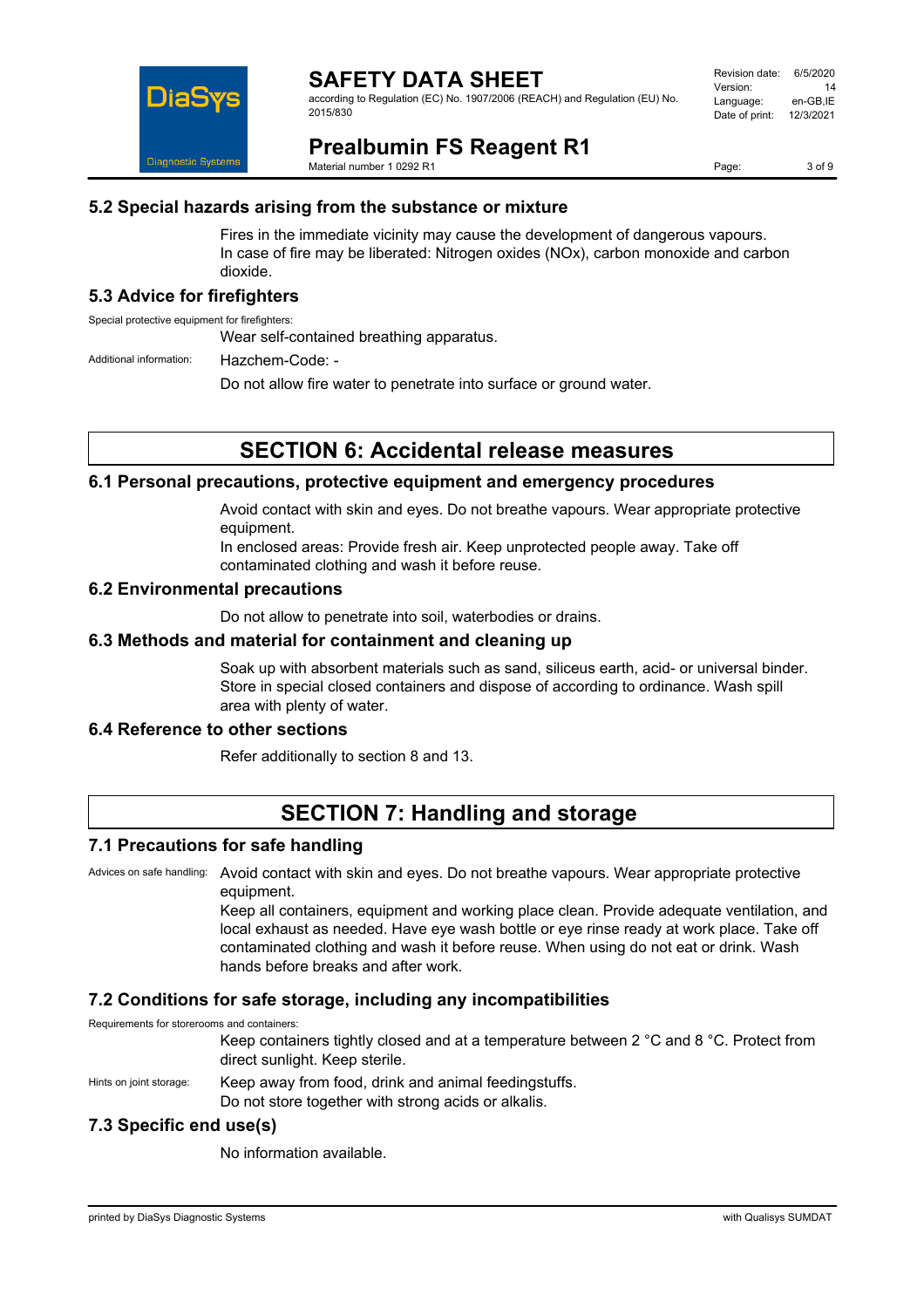

according to Regulation (EC) No. 1907/2006 (REACH) and Regulation (EU) No. 2015/830

| Revision date: | 6/5/2020  |
|----------------|-----------|
| Version:       | 14        |
| Language:      | en-GB.IE  |
| Date of print: | 12/3/2021 |
|                |           |

## **Prealbumin FS Reagent R1**

Material number 1 0292 R1

Page: 4 of 9

## **SECTION 8: Exposure controls/personal protection**

### **8.1 Control parameters**

Additional information: Contains no substances with occupational exposure limit values.

### **8.2 Exposure controls**

When aerosols and vapours form: Withdraw by suction.

### **Personal protection equipment**

#### **Occupational exposure controls**

| Respiratory protection:                  | If vapours form, use respiratory protection.<br>Use filter type A (= against vapours of organic substances) according to EN 14387.                                                                    |
|------------------------------------------|-------------------------------------------------------------------------------------------------------------------------------------------------------------------------------------------------------|
| Hand protection:                         | Protective gloves according to EN 374.<br>Glove material: Nitrile rubber<br>Breakthrough time: >480 min.<br>Observe glove manufacturer's instructions concerning penetrability and breakthrough time. |
| Eye protection:                          | Tightly sealed goggles according to EN 166.                                                                                                                                                           |
| Body protection:                         | Wear suitable protective clothing.                                                                                                                                                                    |
| General protection and hygiene measures: | Avoid contact with skin and eyes. Do not breathe vapours. Take off contaminated clothing                                                                                                              |

and wash it before reuse. Do not eat, drink or smoke when using this product. Wash

hands before breaks and after work. Have eye wash bottle or eye rinse ready at work place.

#### **Environmental exposure controls**

Do not allow to penetrate into soil, waterbodies or drains.

## **SECTION 9: Physical and chemical properties**

#### **9.1 Information on basic physical and chemical properties**

| Appearance:                              | Physical state at 20 °C and 101.3 kPa: liquid<br>Colour: colourless, clear |
|------------------------------------------|----------------------------------------------------------------------------|
| Odour:                                   | characteristic                                                             |
| Odour threshold:                         | No data available                                                          |
| pH:                                      | at $25 \degree$ C: approx. 7.5                                             |
| Melting point/freezing point:            | No data available                                                          |
| Initial boiling point and boiling range: | No data available                                                          |
| Flash point/flash point range:           | not combustible                                                            |
| Evaporation rate:                        | No data available                                                          |
| Flammability:                            | No data available                                                          |
| Explosion limits:                        | No data available                                                          |
| Vapour pressure:                         | No data available                                                          |
| Vapour density:                          | No data available                                                          |
| Density:                                 | at 20 °C: 1.039 g/mL                                                       |
| Water solubility:                        | completely miscible                                                        |
| Partition coefficient: n-octanol/water:  | No data available                                                          |
| Auto-ignition temperature:               | No data available                                                          |
| Decomposition temperature:               | No data available                                                          |
|                                          |                                                                            |

printed by DiaSys Diagnostic Systems with Qualisys SUMDAT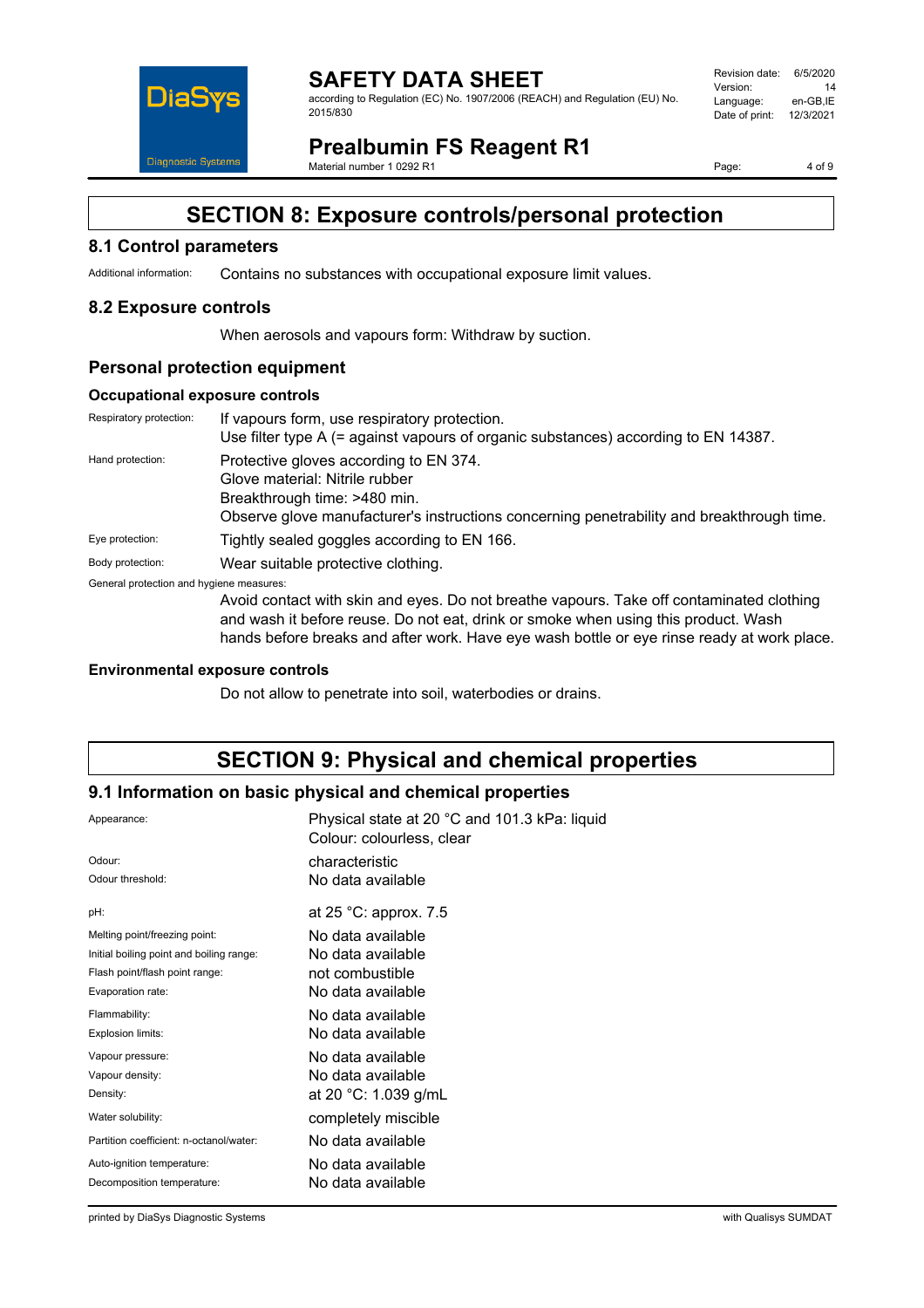

according to Regulation (EC) No. 1907/2006 (REACH) and Regulation (EU) No. 2015/830

#### Revision date: 6/5/2020 Version: 14<br>Language: en-GB,IE Language: Date of print: 12/3/2021

**Prealbumin FS Reagent R1**

Material number 1 0292 R1

Page: 5 of 9

Viscosity, kinematic: No data available

#### **9.2 Other information**

Additional information: No data available

Explosive properties: No data available Oxidizing characteristics: No data available

## **SECTION 10: Stability and reactivity**

#### **10.1 Reactivity**

refer to 10.3

#### **10.2 Chemical stability**

Stable under recommended storage conditions.

#### **10.3 Possibility of hazardous reactions**

No hazardous reaction when handled and stored according to provisions.

#### **10.4 Conditions to avoid**

Protect from frost, heat and sunlight.

#### **10.5 Incompatible materials**

Strong acids, alkalis

#### **10.6 Hazardous decomposition products**

No decomposition when used properly. Thermal decomposition: No data available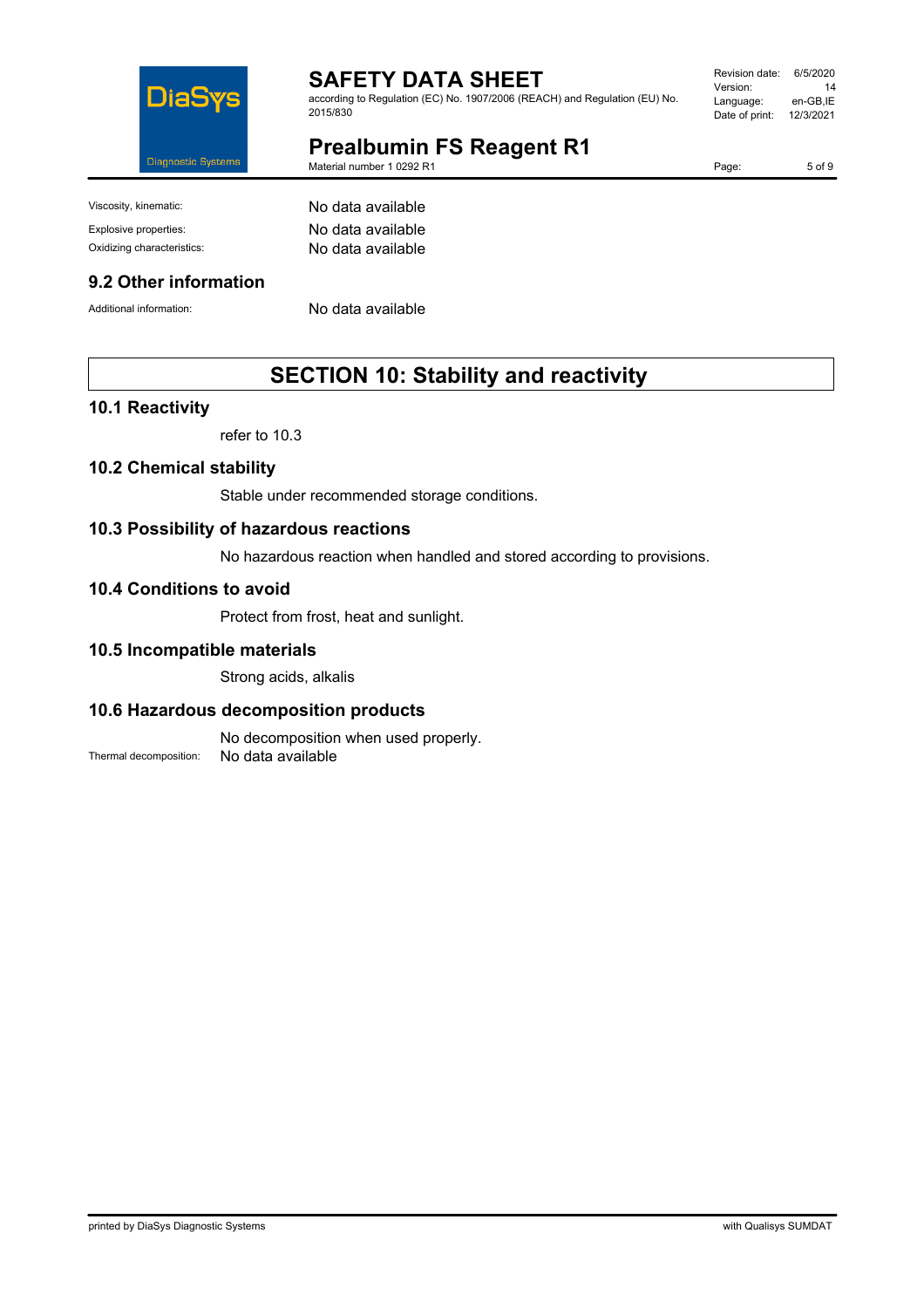

according to Regulation (EC) No. 1907/2006 (REACH) and Regulation (EU) No. 2015/830

| Revision date: | 6/5/2020  |
|----------------|-----------|
| Version:       | 14        |
| Language:      | en-GB.IE  |
| Date of print: | 12/3/2021 |
|                |           |

## **Prealbumin FS Reagent R1**

Material number 1 0292 R1

Page: 6 of 9

## **SECTION 11: Toxicological information**

#### **11.1 Information on toxicological effects**

| Toxicological effects: | The statements are derived from the properties of the single components. No toxicological<br>data is available for the product as such.<br>Acute toxicity (oral): Lack of data.                                                                   |
|------------------------|---------------------------------------------------------------------------------------------------------------------------------------------------------------------------------------------------------------------------------------------------|
|                        | Acute toxicity (dermal): Lack of data.                                                                                                                                                                                                            |
|                        | Acute toxicity (inhalative): Lack of data.                                                                                                                                                                                                        |
|                        | Skin corrosion/irritation: Lack of data.                                                                                                                                                                                                          |
|                        | Serious eye damage/irritation: Eye Irrit. 2; H319 = Causes serious eye irritation.                                                                                                                                                                |
|                        | Sensitisation to the respiratory tract: Lack of data.                                                                                                                                                                                             |
|                        | Skin sensitisation: Lack of data.                                                                                                                                                                                                                 |
|                        | Germ cell mutagenicity/Genotoxicity: Lack of data.                                                                                                                                                                                                |
|                        | Carcinogenicity: Lack of data.                                                                                                                                                                                                                    |
|                        | Reproductive toxicity: Lack of data.                                                                                                                                                                                                              |
|                        | Effects on or via lactation: Lack of data.                                                                                                                                                                                                        |
|                        | Specific target organ toxicity (single exposure): Lack of data.                                                                                                                                                                                   |
|                        | Specific target organ toxicity (repeated exposure): Lack of data.                                                                                                                                                                                 |
|                        | Aspiration hazard: Lack of data.                                                                                                                                                                                                                  |
| Other information:     | Contains Sodium azide (0.95 g/L):<br>After resorption of toxic quantities: headache, dizziness, nausea, cough, vomiting,<br>spasms, breathing paralysis, CNS disorders, low blood pressure, cardiovascular failure,<br>unconsciousness, collapse. |

## **SECTION 12: Ecological information**

### **12.1 Toxicity**

Further details: No data available

#### **12.2 Persistence and degradability**

Further details: No data available

#### **12.3 Bioaccumulative potential**

Partition coefficient: n-octanol/water:

No data available

#### **12.4 Mobility in soil**

No data available

#### **12.5 Results of PBT and vPvB assessment**

No data available

#### **12.6 Other adverse effects**

General information: Do not allow to enter into ground-water, surface water or drains.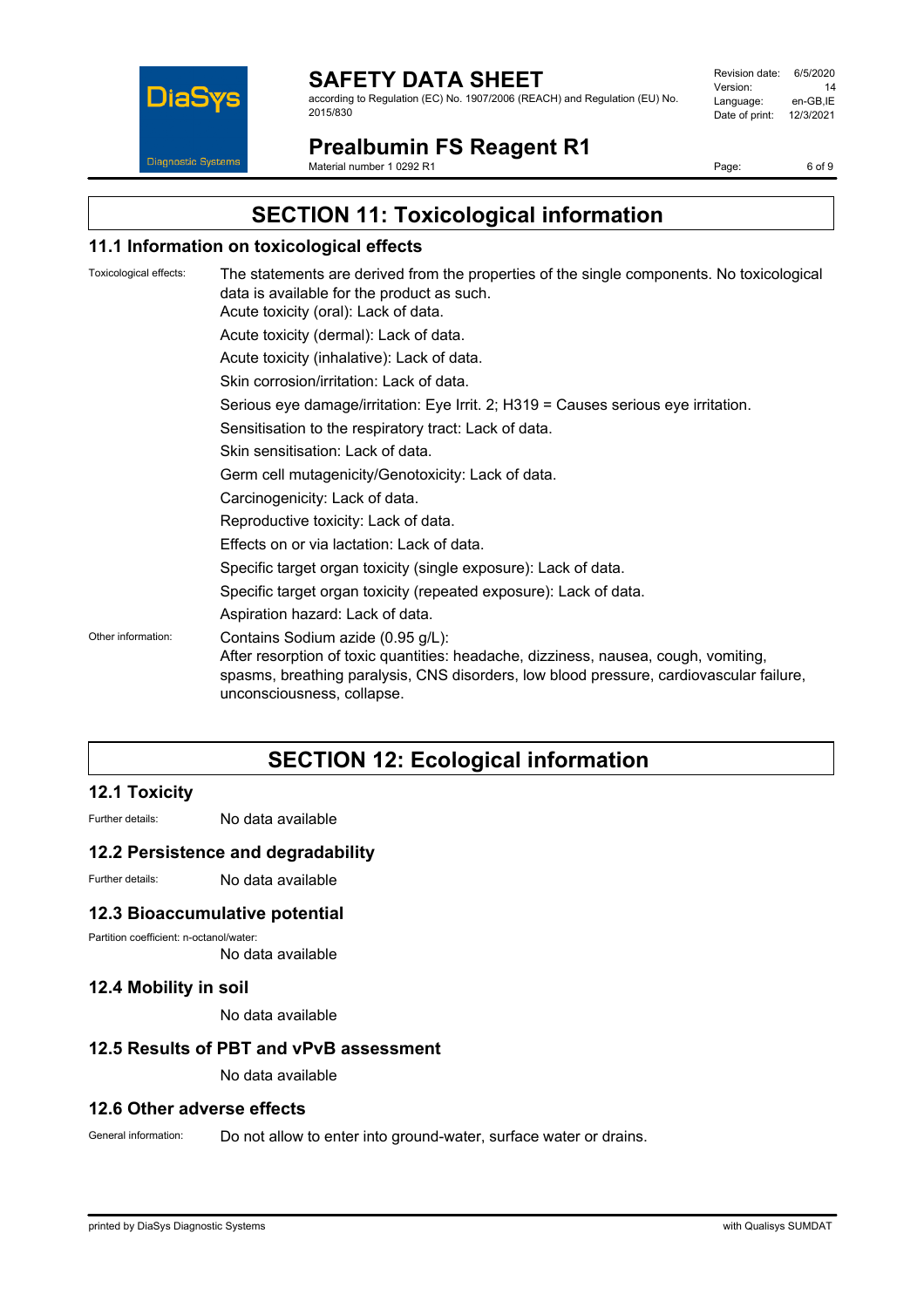

according to Regulation (EC) No. 1907/2006 (REACH) and Regulation (EU) No. 2015/830

| Revision date: | 6/5/2020  |
|----------------|-----------|
| Version:       | 14        |
| Language:      | en-GB.IE  |
| Date of print: | 12/3/2021 |
|                |           |

### **Prealbumin FS Reagent R1**

Material number 1 0292 R1

Page: 7 of 9

## **SECTION 13: Disposal considerations**

### **13.1 Waste treatment methods**

#### **Product**

| Waste key number: | 16 05 06 $*$ = Laboratory chemicals, consisting of or containing hazardous substances,<br>including mixtures of laboratory chemicals. |  |
|-------------------|---------------------------------------------------------------------------------------------------------------------------------------|--|
|                   | * = Evidence for disposal must be provided.                                                                                           |  |
| Recommendation:   | Special waste. Dispose of waste according to applicable legislation.                                                                  |  |
| <b>Dealises</b>   |                                                                                                                                       |  |

#### **Package**

| Waste kev number: | 15 01 02 = Plastic packaging                          |
|-------------------|-------------------------------------------------------|
| Recommendation:   | Dispose of waste according to applicable legislation. |
|                   | Non-contaminated packages may be recycled.            |

## **SECTION 14: Transport information**

### **14.1 UN number**

ADR/RID, IMDG, IATA-DGR:

not applicable

#### **14.2 UN proper shipping name**

ADR/RID, IMDG, IATA-DGR:

Not restricted

#### **14.3 Transport hazard class(es)**

ADR/RID, IMDG, IATA-DGR:

not applicable

#### **14.4 Packing group**

ADR/RID, IMDG, IATA-DGR:

not applicable

### **14.5 Environmental hazards**

Marine pollutant: no

#### **14.6 Special precautions for user**

No dangerous good in sense of these transport regulations.

#### **14.7 Transport in bulk according to Annex II of Marpol and the IBC Code**

No data available

### **SECTION 15: Regulatory information**

### **15.1 Safety, health and environmental regulations/legislation specific for the substance or mixture**

#### **National regulations - Great Britain**

Hazchem-Code:

No data available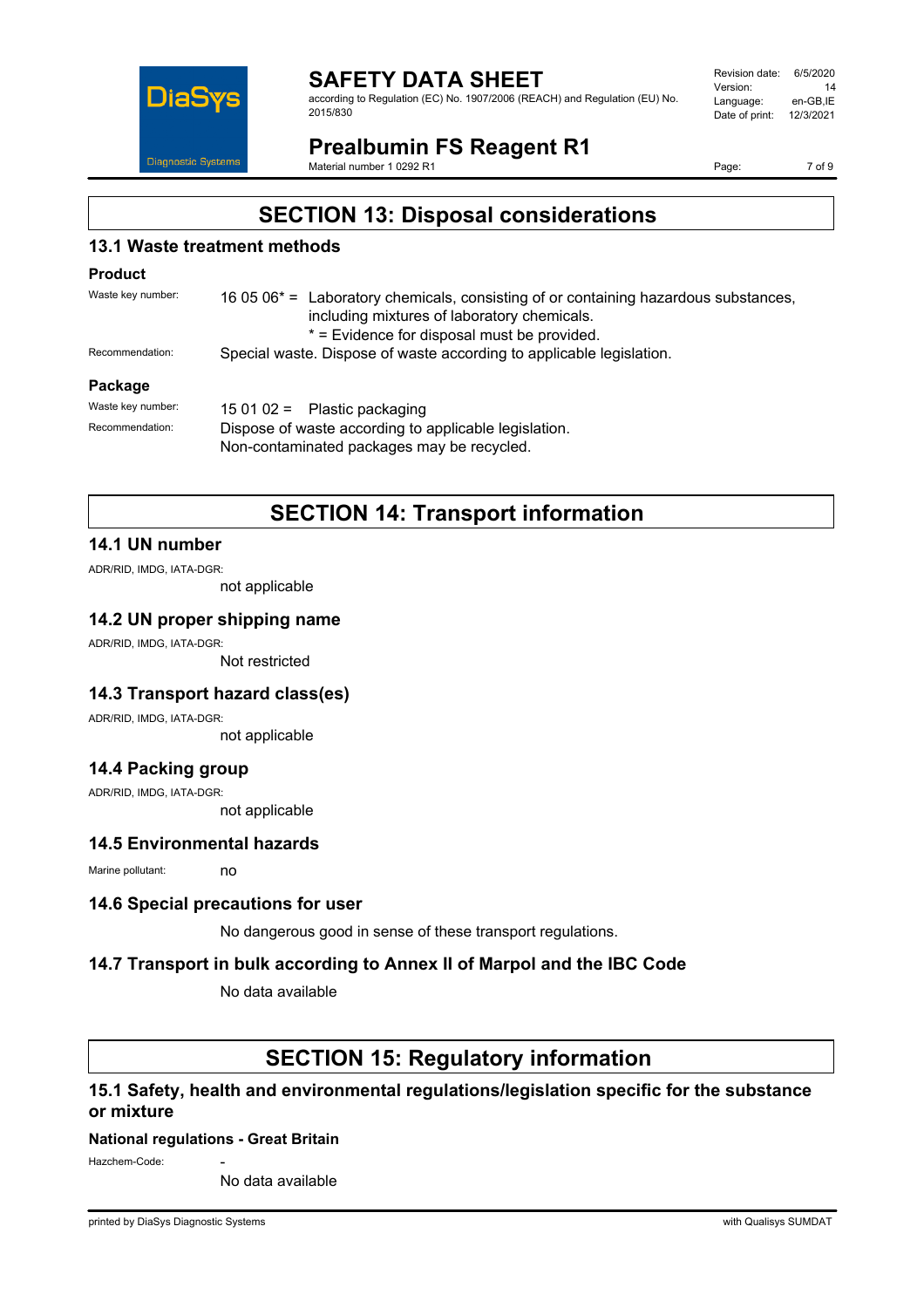

according to Regulation (EC) No. 1907/2006 (REACH) and Regulation (EU) No.

# **Prealbumin FS Reagent R1**

Material number 1 0292 R1

Page: 8 of 9

#### **National regulations - EC member states**

Further regulations, limitations and legal requirements:

Diagnostic Systems

Use restriction according to REACH annex XVII, no.: 3

### **15.2 Chemical Safety Assessment**

For this mixture a chemical safety assessment is not required.

## **SECTION 16: Other information**

#### **Further information**

Wording of the H-phrases under paragraph 2 and 3:

H302 = Harmful if swallowed.

H318 = Causes serious eye damage.

H319 = Causes serious eye irritation.

H412 = Harmful to aquatic life with long lasting effects.

Abbreviations and acronyms:

|                        | ADN: European Agreement concerning the International Carriage of Dangerous Goods by<br><b>Inland Waterways</b>                      |
|------------------------|-------------------------------------------------------------------------------------------------------------------------------------|
|                        | ADR: European Agreement concerning the International Carriage of Dangerous Goods by                                                 |
|                        | Road<br>AS/NZS: Australian Standards/New Zealand Standards                                                                          |
|                        | <b>CAS: Chemical Abstracts Service</b>                                                                                              |
|                        | CFR: Code of Federal Regulations                                                                                                    |
|                        | CLP: Classification, Labelling and Packaging                                                                                        |
|                        | <b>CNS: Central Nervous System</b>                                                                                                  |
|                        | DMEL: Derived minimal effect level                                                                                                  |
|                        | DNEL: Derived no-effect level                                                                                                       |
|                        | EC: European Community                                                                                                              |
|                        | <b>EN: European Standard</b>                                                                                                        |
|                        | EU: European Union                                                                                                                  |
|                        | IATA: International Air Transport Association                                                                                       |
|                        | IBC Code: International Code for the Construction and Equipment of Ships carrying                                                   |
|                        | Dangerous Chemicals in Bulk                                                                                                         |
|                        | IMDG Code: International Maritime Dangerous Goods Code                                                                              |
|                        | MARPOL: Maritime Pollution: The International Convention for the Prevention of Pollution<br>from Ships                              |
|                        | OSHA: Occupational Safety and Health Administration                                                                                 |
|                        | PBT: Persistent, bioaccumulative and toxic                                                                                          |
|                        | <b>PNEC: Predicted no-effect concentration</b>                                                                                      |
|                        | REACH: Registration, Evaluation, Authorisation and Restriction of Chemicals                                                         |
|                        | RID: Regulations Concerning the International Carriage of Dangerous Goods by Rail<br>vPvB: Very persistent and very bioaccumulative |
|                        | <b>CNS: Central Nervous System</b>                                                                                                  |
| Reason of change:      | Changes in section 2: Labelling<br>Changes in section 3: Composition / information on ingredients (CAS No. 9002-92-0)               |
|                        | Changes in section 8: Occupational exposure limit values polyethylene glycol (Germany)                                              |
|                        | Changes in section 15: Regulatory information<br>General revision                                                                   |
| Date of first version: | 15/8/2007                                                                                                                           |
|                        |                                                                                                                                     |

#### **Department issuing data sheet**

Contact person: see section 1: Department responsible for information